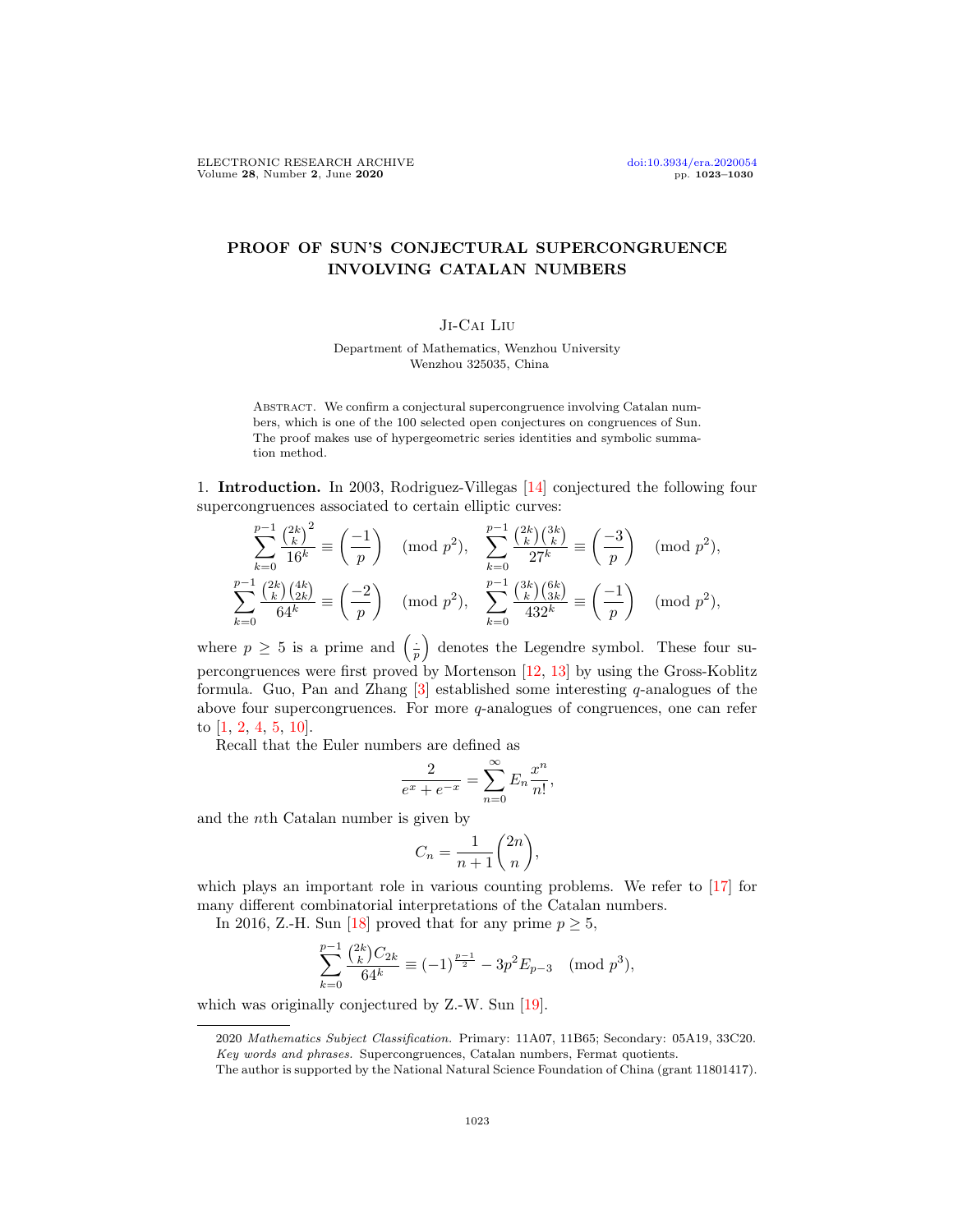1024 JI-CAI LIU

Mao and Z.-W. Sun [\[11\]](#page-7-12) showed that for any prime  $p \geq 5$ ,

<span id="page-1-1"></span><span id="page-1-0"></span>
$$
\sum_{k=0}^{(p-1)/2} \frac{\binom{2k}{k} C_{2k}}{64^k} \equiv (-1)^{\frac{p-1}{2}} 2^{p-1} \pmod{p^2}.
$$
 (1)

Z.-W. Sun [\[22,](#page-7-13) Conjecture 11] also conjectured an extension of [\(1\)](#page-1-0) as follows.

Conjecture 1.1 (Sun, 2019). For any prime  $p \geq 5$ , we have

$$
\sum_{k=0}^{(p-1)/2} \frac{\binom{2k}{k} C_{2k}}{64^k} \equiv (-1)^{\frac{p-1}{2}} \left( 2^{p-1} - (2^{p-1} - 1)^2 \right) \pmod{p^3}.
$$
 (2)

The main purpose of the paper is to prove [\(2\)](#page-1-1). Our proof is based on hypergeometric series identities and symbolic summation method.

### <span id="page-1-2"></span>Theorem 1.2. The supercongruence [\(2\)](#page-1-1) is true.

We establish two preliminary results in the next section. The proof of Theorem [1.2](#page-1-2) will be given in Section 3.

2. Preliminary results. In order to prove Theorem [1.2,](#page-1-2) we need the following two key results.

<span id="page-1-3"></span>**Proposition 2.1.** For any prime  $p \geq 5$ , we have

<span id="page-1-4"></span>
$$
\sum_{k=0}^{(p-1)/2} \frac{\binom{2k}{k}}{(2k-1)^2 4^k} \equiv (-1)^{\frac{p-1}{2}} \left( 2^{p-1} - q_p(2) \right) \pmod{p^2},\tag{3}
$$

$$
\sum_{k=0}^{(p-1)/2} \frac{\binom{2k}{k}^2}{(2k-1)^3 16^k} \equiv 2 - 2q_p(2) - p\left(q_p(2)^2 - 4q_p(2) + 3\right) \pmod{p^2},\tag{4}
$$

where  $q_p(2)$  is the Fermat quotient  $(2^{p-1}-1)/p$ .

**Remark.** Z.-W. Sun [\[20,](#page-7-14) (1.7)] and [\[21,](#page-7-15) (1.7), (3.3), (3.4)] has proved the following closely related results:

<span id="page-1-5"></span>
$$
\sum_{k=0}^{(p-3)/2} \frac{\binom{2k}{k}}{(2k+1)^2 4^k} \equiv (-1)^{\frac{p+1}{2}} \frac{q_p(2)^2}{2} \pmod{p},
$$
  
\n
$$
\sum_{k=0}^{(p-3)/2} \frac{\binom{2k}{k}^2}{(2k+1)16^k} \equiv -2q_p(2) - pq_p(2)^2 + \frac{5p^2}{12} B_{p-3} \pmod{p^3},
$$
  
\n
$$
\sum_{k=0}^{(p-3)/2} \frac{\binom{2k}{k}^2}{(2k+1)^2 16^k} \equiv -2q_p(2)^2 + \frac{2p}{3} q_p(2)^3 - \frac{p}{6} B_{p-3} \pmod{p^2},
$$
  
\n
$$
\sum_{k=0}^{(p-3)/2} \frac{\binom{2k}{k}^2}{(2k+1)^3 16^k} \equiv -\frac{4}{3} q_p(2)^3 - \frac{1}{6} B_{p-3} \pmod{p},
$$

where the Bernoulli numbers are given by

$$
\frac{x}{e^x - 1} = \sum_{n=0}^{\infty} B_n \frac{x^n}{n!}.
$$

Before proving Proposition [2.1,](#page-1-3) we establish the following lemma.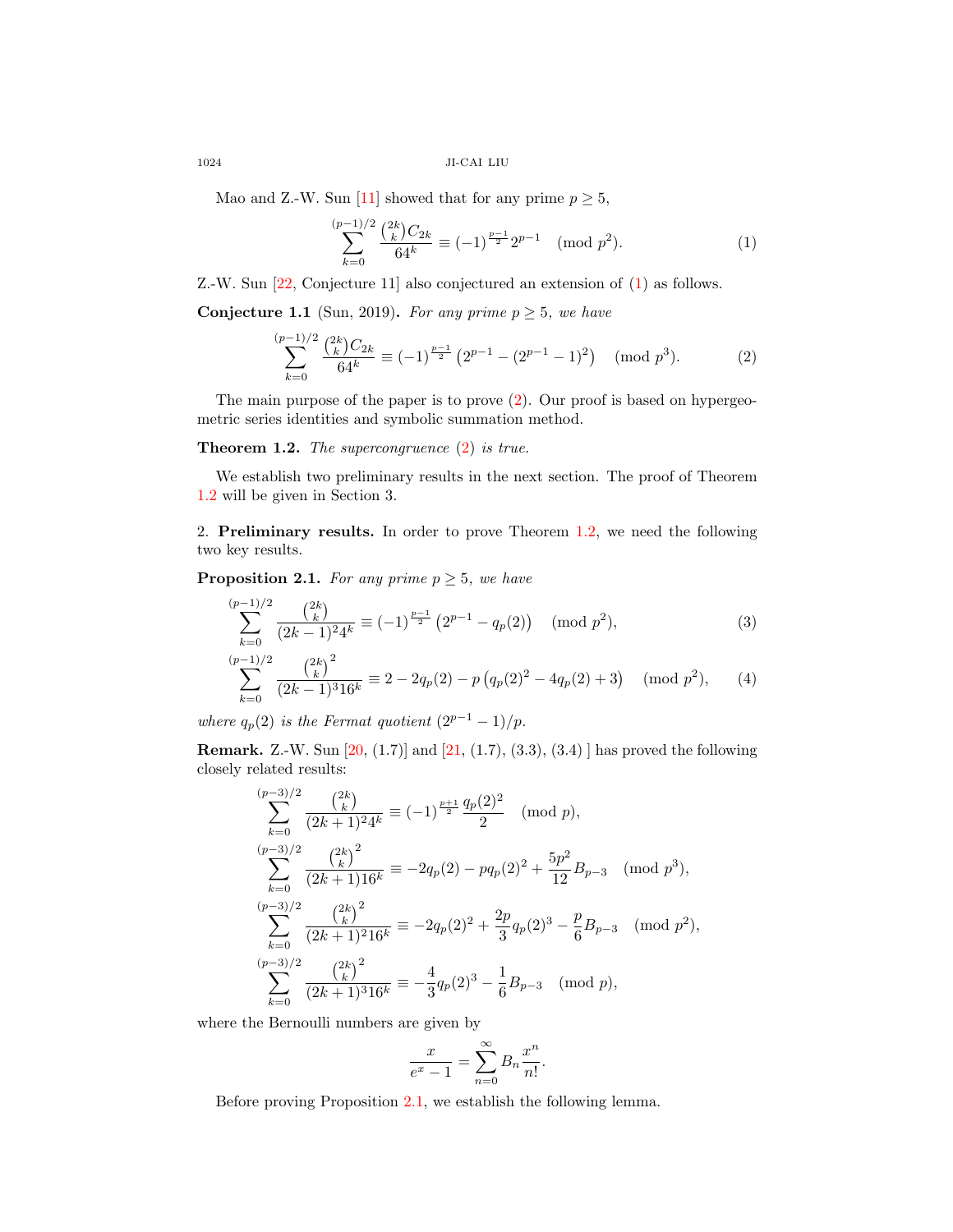**Lemma 2.2.** For any integer  $n \geq 2$ , we have

<span id="page-2-5"></span><span id="page-2-1"></span>
$$
\sum_{k=0}^{n} \frac{(-n)_k (n-1)_k}{(1)_k \left(\frac{1}{2}\right)_k} = \frac{(-1)^{n-1}}{2n-1},\tag{5}
$$

$$
\sum_{k=0}^{n} \frac{(-n)_k (n-1)_k \left(-\frac{1}{2}\right)_k}{(1)_k^2 \left(\frac{1}{2}\right)_k} = \frac{4n(n-1)}{2n-1},\tag{6}
$$

where  $(a)_0 = 1$  and  $(a)_k = a(a + 1) \cdots (a + k - 1)$  for  $k \ge 1$ .

*Proof.* Recall Gauss' theorem  $[16, (1.7.6),$  page 28]:

<span id="page-2-0"></span>
$$
{}_2F_1\left[\begin{matrix}a & b \\ & \vdots \\ & c\end{matrix}\right] = \frac{\Gamma(c)\Gamma(c-a-b)}{\Gamma(c-a)\Gamma(c-b)},\tag{7}
$$

provided that  $\Re(c - a - b) > 0$ . Letting  $a = -n, b = n - 1$  and  $c = \frac{1}{2}$  in [\(7\)](#page-2-0) gives

$$
{}_2F_1\left[\begin{matrix} -n & n-1 \\ & \frac{1}{2} \end{matrix}; 1\right] = \frac{\Gamma\left(\frac{1}{2}\right)\Gamma\left(\frac{3}{2}\right)}{\Gamma\left(\frac{1}{2}+n\right)\Gamma\left(\frac{3}{2}-n\right)} = \frac{(-1)^{n-1}}{2n-1},
$$

which is  $(5)$ .

Also, we have the following transformation formula of hypergeometric series [\[16,](#page-7-16) (2.5.11), page 76]:

<span id="page-2-2"></span>
$$
{}_{3}F_{2}\begin{bmatrix} a & b & -n \\ e & f \end{bmatrix} = \frac{(e-a)_{n}(f-a)_{n}}{(e)_{n}(f)_{n}}
$$
  

$$
\times {}_{3}F_{2}\begin{bmatrix} 1-s & a & -n \\ 1+a-e-n & 1+a-f-n \end{bmatrix},
$$
 (8)

where  $s = e + f - a - b + n$ . Letting  $a = n - 1$ ,  $b = -\frac{1}{2}$ ,  $e = x$  and  $f = \frac{3}{2} - x$  in [\(8\)](#page-2-2) yields

<span id="page-2-3"></span>
$$
{}_{3}F_{2}\left[\begin{array}{ccc} n-1 & -\frac{1}{2} & -n \\ & x & \frac{3}{2} - x \end{array}; 1\right] = \frac{(x+1-n)_{n}(\frac{5}{2} - x - n)_{n}}{(x)_{n}(\frac{3}{2} - x)_{n}}
$$
  

$$
\times {}_{3}F_{2}\left[\begin{array}{ccc} -2 & n-1 & -n \\ & -x & x - \frac{3}{2} \end{array}; 1\right].
$$
 (9)

Furthermore, we can evaluate the terminating hypergeometric series on the righthand side of  $(9)$ :

$$
{}_{3}F_{2}\left[\begin{matrix} -2 & n-1 & -n \\ & -x & x-\frac{3}{2} \end{matrix};1\right]
$$
  
= 
$$
\frac{4x^4 - 12x^3 + (-8n^2 + 8n + 11)x^2 + (12n^2 - 12n - 3)x + 4n(n-1)(n^2 - n - 1)}{x(x-1)(2x-1)(2x-3)}.
$$

It follows that

<span id="page-2-4"></span>
$$
{}_{3}F_{2}\left[\begin{array}{cc} n-1 & -\frac{1}{2} & -n \\ x & \frac{3}{2} - x \end{array}; 1\right] = \frac{(x+1-n)_{n}(\frac{5}{2} - x - n)_{n}}{(x)_{n}(\frac{3}{2} - x)_{n}} \times \frac{4x^{4} - 12x^{3} + (-8n^{2} + 8n + 11)x^{2} + (12n^{2} - 12n - 3)x + 4n(n-1)(n^{2} - n - 1)}{x(x-1)(2x-1)(2x-3)}.
$$
\n(10)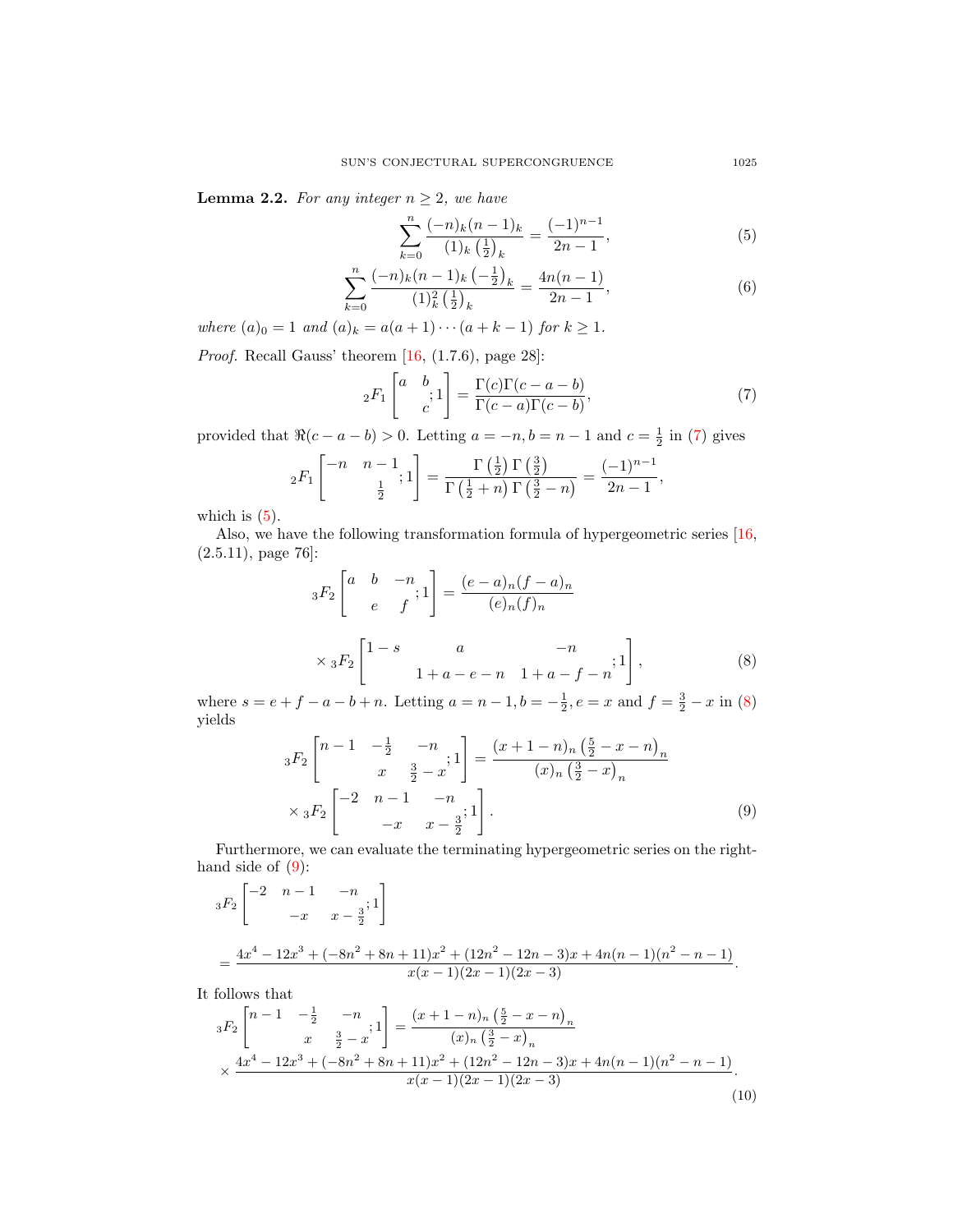Letting  $x \to 1$  on both sides of  $(10)$  and noting that

$$
\lim_{x \to 1} \frac{4x^4 - 12x^3 + (-8n^2 + 8n + 11)x^2 + (12n^2 - 12n - 3)x + 4n(n - 1)(n^2 - n - 1)}{x(2x - 1)(2x - 3)}
$$
  
=  $-4n^2(n - 1)^2$ ,

and

$$
\lim_{x \to 1} \frac{(x+1-n)_n \left(\frac{5}{2} - x - n\right)_n}{(x-1)(x)_n \left(\frac{3}{2} - x\right)_n} = -\frac{1}{n(n-1)(2n-1)},
$$

we arrive at

$$
{}_3F_2\left[ \begin{matrix} n-1 & -\frac{1}{2} & -n \\ & 1 & \frac{1}{2} \end{matrix} ; 1 \right] = \frac{4n(n-1)}{2n-1},
$$

which proves  $(6)$ .

*Proof of*  $(3)$ . We can rewrite  $(5)$  as

$$
\sum_{k=0}^{n-1} \frac{(-n)_k (n-1)_k}{(1)_k \left(\frac{1}{2}\right)_k} = \frac{(-1)^{n-1}}{2n-1} - \frac{(-n)_n (n-1)_n}{(1)_n \left(\frac{1}{2}\right)_n}
$$

$$
= \frac{(-1)^{n-1}}{2n-1} \left(1 + 4^{n-1} (2n-2)\right)
$$

$$
= (-1)^{n-1} \left(2^{2n-2} - \frac{2^{2n-2}-1}{2n-1}\right).
$$
(11)

<span id="page-3-3"></span><span id="page-3-0"></span> $\Box$ 

Letting  $n = \frac{p+1}{2}$  in [\(11\)](#page-3-0) gives

$$
\sum_{k=0}^{(p-1)/2} \frac{\left(\frac{-1-p}{2}\right)_k \left(\frac{-1+p}{2}\right)_k}{(1)_k \left(\frac{1}{2}\right)_k} = (-1)^{\frac{p-1}{2}} \left(2^{p-1} - q_p(2)\right).
$$

Since for  $0 \leq k \leq \frac{p-1}{2}$ ,

$$
\left(\frac{-1-p}{2}\right)_k \left(\frac{-1+p}{2}\right)_k \equiv \left(-\frac{1}{2}\right)_k^2 \pmod{p^2},\tag{12}
$$

we have

$$
\sum_{k=0}^{(p-1)/2} \frac{\left(-\frac{1}{2}\right)_k^2}{(1)_k \left(\frac{1}{2}\right)_k} \equiv (-1)^{\frac{p-1}{2}} \left(2^{p-1} - q_p(2)\right) \pmod{p^2}.
$$
 (13)

Note that

<span id="page-3-4"></span><span id="page-3-1"></span>
$$
\frac{\left(\frac{1}{2}\right)_k}{(1)_k} = \frac{\binom{2k}{k}}{4^k},\tag{14}
$$

<span id="page-3-2"></span>
$$
\frac{\left(-\frac{1}{2}\right)_k}{\left(\frac{1}{2}\right)_k} = \frac{1}{1-2k}.\tag{15}
$$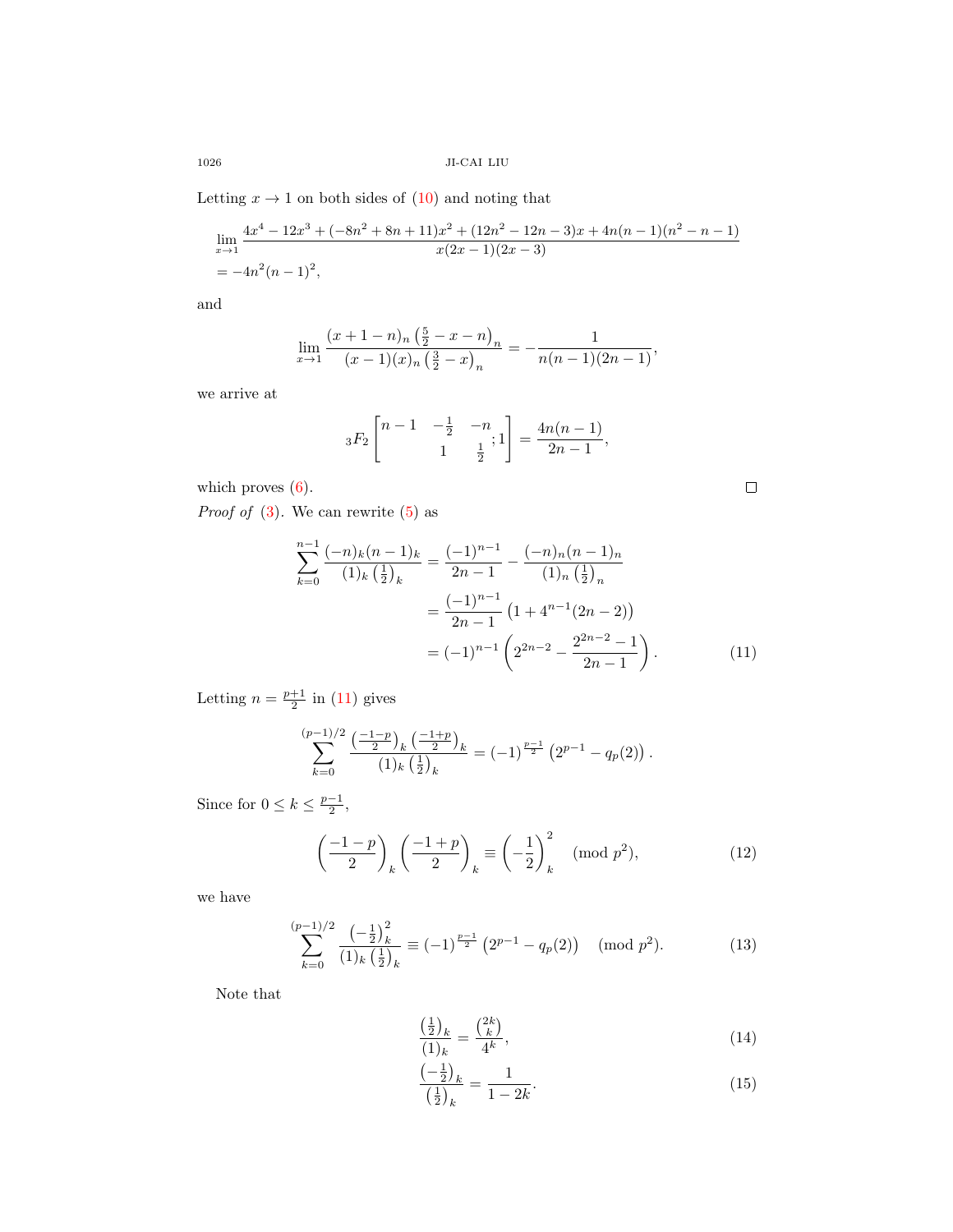Then the proof of  $(3)$  follows from  $(13)$ – $(15)$ .

*Proof of* [\(4\)](#page-1-5). We can rewrite  $(6)$  as

$$
\sum_{k=0}^{n-1} \frac{(-n)_k (n-1)_k \left(-\frac{1}{2}\right)_k}{(1)_k^2 \left(\frac{1}{2}\right)_k} = \frac{4n(n-1)}{2n-1} - \frac{(-n)_n (n-1)_n \left(-\frac{1}{2}\right)_n}{(1)_n^2 \left(\frac{1}{2}\right)_n}
$$

$$
= \frac{1}{2n-1} \left(4n(n-1) + (-1)^n \binom{2n-2}{n}\right). \tag{16}
$$

Letting  $n = \frac{p+1}{2}$  in [\(16\)](#page-4-0) and using [\(12\)](#page-3-3), we obtain

$$
\sum_{k=0}^{(p-1)/2} \frac{\left(-\frac{1}{2}\right)_k^3}{(1)_k^2 \left(\frac{1}{2}\right)_k} \equiv \frac{1}{p} \left(p^2 - 1 + (-1)^{\frac{p+1}{2}} \binom{p-1}{\frac{p+1}{2}}\right) \pmod{p^2}.
$$

For  $0 \leq k \leq p-1$ , we have

$$
\binom{p-1}{k} \equiv (-1)^k \left( 1 - p \sum_{i=1}^k \frac{1}{i} + p^2 \sum_{1 \le i < j \le k} \frac{1}{ij} \right)
$$
\n
$$
= (-1)^k \left( 1 - pH_k + \frac{p^2}{2} \left( H_k^2 - H_k^{(2)} \right) \right) \pmod{p^3},\tag{17}
$$

where

<span id="page-4-5"></span><span id="page-4-3"></span>
$$
H_k^{(r)} = \sum_{j=1}^k \frac{1}{j^r},
$$

with the convention that  $H_k = H_k^{(1)}$  $k^{(1)}$ . It follows that

$$
\sum_{k=0}^{(p-1)/2} \frac{\left(-\frac{1}{2}\right)_k^3}{\left(1\right)_k^2 \left(\frac{1}{2}\right)_k} \equiv \frac{p}{2} \left(H_{\frac{p+1}{2}}^2 - H_{\frac{p+1}{2}}^{(2)} + 2\right) - H_{\frac{p+1}{2}}
$$
\n
$$
= \frac{p}{2} \left(H_{\frac{p-1}{2}}^2 + 4H_{\frac{p-1}{2}} - H_{\frac{p-1}{2}}^{(2)} + 6\right) - H_{\frac{p-1}{2}} - 2 \pmod{p^2}. \quad (18)
$$

By [\[7,](#page-7-17) (41)] and [\[19,](#page-7-11) Lemma 2.4], we have

$$
H_{\frac{p-1}{2}} \equiv -2q_p(2) + pq_p(2)^2 \pmod{p^2},\tag{19}
$$

and

$$
H_{\frac{p-1}{2}}^{(2)} \equiv 0 \pmod{p}.
$$
 (20)

Substituting  $(19)$  and  $(20)$  into  $(18)$  gives

$$
\sum_{k=0}^{(p-1)/2} \frac{\left(-\frac{1}{2}\right)_k^3}{\left(1\right)_k^2 \left(\frac{1}{2}\right)_k} \equiv 2q_p(2) - 2 + p\left(q_p(2)^2 - 4q_p(2) + 3\right) \pmod{p^2}.
$$
 (21)

Finally, applying  $(14)$  and  $(15)$  to the left-hand side of  $(21)$ , we reach

$$
\sum_{k=0}^{(p-1)/2} \frac{\binom{2k}{k}^2}{(2k-1)^3 16^k} \equiv 2 - 2q_p(2) - p\left(q_p(2)^2 - 4q_p(2) + 3\right) \pmod{p^2},
$$

as desired.

<span id="page-4-0"></span> $\Box$ 

<span id="page-4-4"></span><span id="page-4-2"></span><span id="page-4-1"></span> $\Box$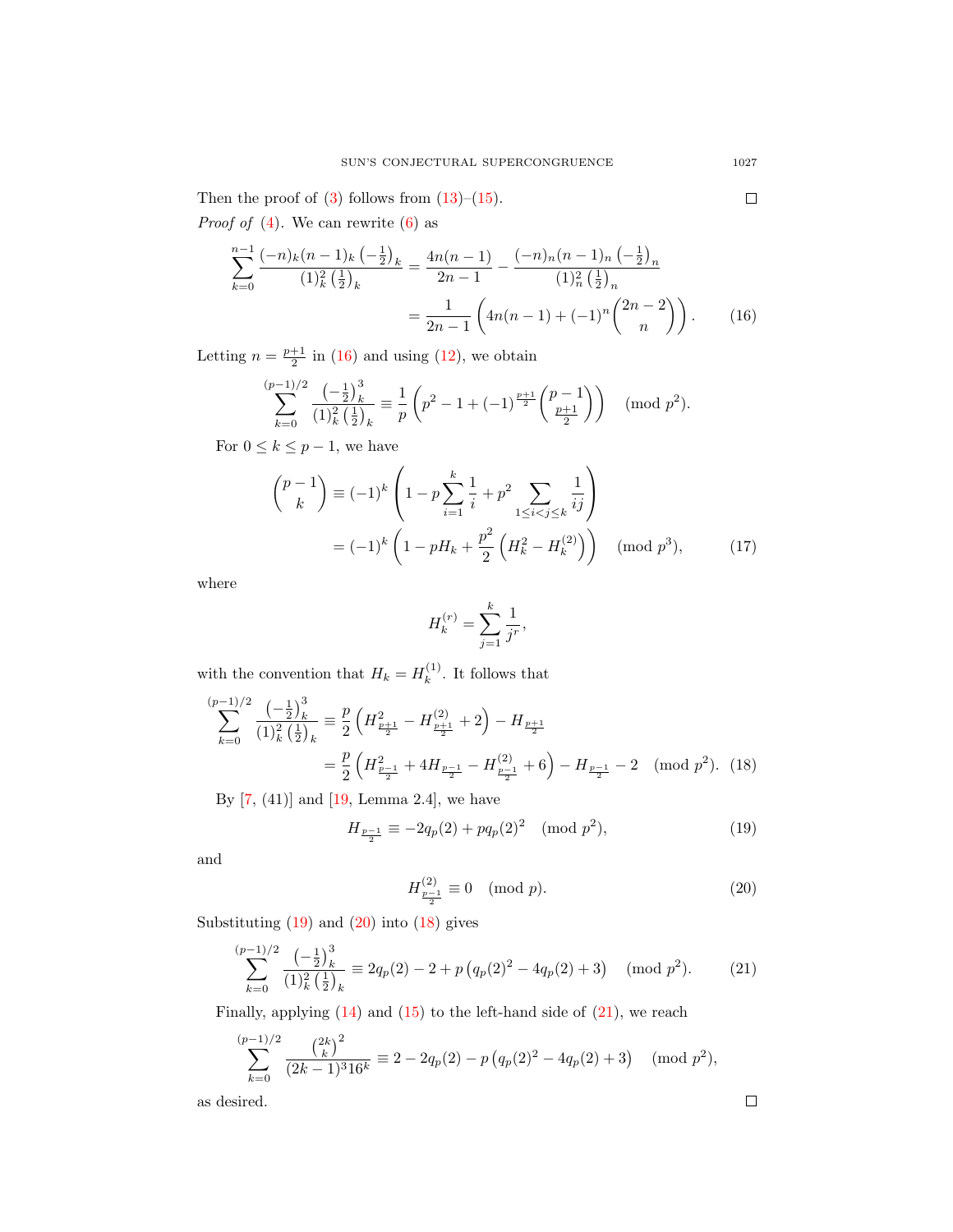### 3. Proof of Theorem [1.2.](#page-1-2)

**Lemma 3.1.** For any non-negative integer  $n$ , we have

<span id="page-5-2"></span><span id="page-5-1"></span>
$$
\sum_{k=0}^{n} \frac{(-n)_k (n+1)_k \left(\frac{1}{4}\right)_k \left(\frac{3}{4}\right)_k}{(1)_k^2 \left(\frac{1}{2}\right)_k \left(\frac{3}{2}\right)_k} = \frac{\binom{2n}{n}}{4^n},\tag{22}
$$

and

$$
\sum_{k=0}^{n} \frac{(-n)_k (n+1)_k \left(\frac{1}{4}\right)_k \left(\frac{3}{4}\right)_k}{(1)_k^2 \left(\frac{1}{2}\right)_k \left(\frac{3}{2}\right)_k} \sum_{j=1}^k \frac{1}{(2j-1)^2}
$$
  

$$
= -\frac{\binom{2n}{n}}{4^n} \left(3 + \sum_{k=1}^n \frac{1}{(2k-1)^2}\right) + \frac{2}{2n+1} \sum_{k=0}^n \frac{\binom{2k}{k}}{(2k-1)^2 4^k}
$$

$$
- \frac{4^n}{(2n+1)\binom{2n}{n}} \sum_{k=0}^n \frac{\binom{2k}{k}^2}{(2k-1)^3 16^k}.
$$
 (23)

*Proof.* Recall that (see  $[16, (2.4.2.2), \text{page } 65]$ )

$$
{}_{4}F_{3}\left[\begin{array}{ccc}d & 1+f-g & \frac{f}{2} & \frac{f+1}{2} \\ 1+f & \frac{1+f+d-g}{2} & 1+\frac{f+d-g}{2} \end{array};1\right] = \frac{\Gamma(g-f)\Gamma(g-d)}{\Gamma(g)\Gamma(g-f-d)}.\tag{24}
$$

Letting  $d = -n, f = \frac{1}{2}$  and  $g = -n + \frac{1}{2}$  in [\(24\)](#page-5-0), we obtain

<span id="page-5-0"></span>
$$
{}_{4}F_{3}\left[\begin{matrix} -n & n+1 & \frac{1}{4} & \frac{3}{4} \\ & 1 & \frac{1}{2} & \frac{3}{2} \end{matrix}; 1\right] = \frac{\Gamma(-n)\Gamma\left(\frac{1}{2}\right)}{\Gamma\left(-n+\frac{1}{2}\right)\Gamma(0)} = \frac{\binom{2n}{n}}{4^n},
$$

which is  $(22)$ .

On the other hand, [\(23\)](#page-5-2) can be discovered and proved by symbolic summation package Sigma due to Schneider [\[15\]](#page-7-18). One can refer to [\[9\]](#page-7-19) for the same approach to finding and proving identities of this type.  $\Box$ 

*Proof of*  $(2)$ . Recall that (see  $[8, (4.4)]$ )

$$
\left(\frac{1+p}{2}\right)_k \left(\frac{1-p}{2}\right)_k \equiv \left(\frac{1}{2}\right)_k^2 \left(1-p^2 \sum_{j=1}^k \frac{1}{(2j-1)^2}\right) \pmod{p^4}.\tag{25}
$$

Letting  $n = \frac{p-1}{2}$  in [\(22\)](#page-5-1) and using [\(25\)](#page-5-3), we obtain

$$
\sum_{k=0}^{(p-1)/2} \frac{\left(\frac{1}{2}\right)_k \left(\frac{1}{4}\right)_k \left(\frac{3}{4}\right)_k}{\left(1\right)_k^2 \left(\frac{3}{2}\right)_k} \equiv \frac{1}{2^{p-1}} {p-1 \choose \frac{p-1}{2}} + p^2 \sum_{k=0}^{(p-1)/2} \frac{\left(\frac{1}{2}\right)_k \left(\frac{1}{4}\right)_k \left(\frac{3}{4}\right)_k}{\left(1\right)_k^2 \left(\frac{3}{2}\right)_k} \sum_{j=1}^k \frac{1}{(2j-1)^2} \pmod{p^4}, (26)
$$

where we have utilized the fact  $\left(\frac{1}{4}\right)_k \left(\frac{3}{4}\right)_k / \left(\frac{3}{2}\right)_k \in \mathbb{Z}_p$  for  $0 \leq k \leq \frac{p-1}{2}$ . From [\(25\)](#page-5-3), we deduce that

<span id="page-5-5"></span><span id="page-5-4"></span><span id="page-5-3"></span>
$$
\left(\frac{1+p}{2}\right)_k \left(\frac{1-p}{2}\right)_k \equiv \left(\frac{1}{2}\right)_k^2 \pmod{p^2}.
$$
 (27)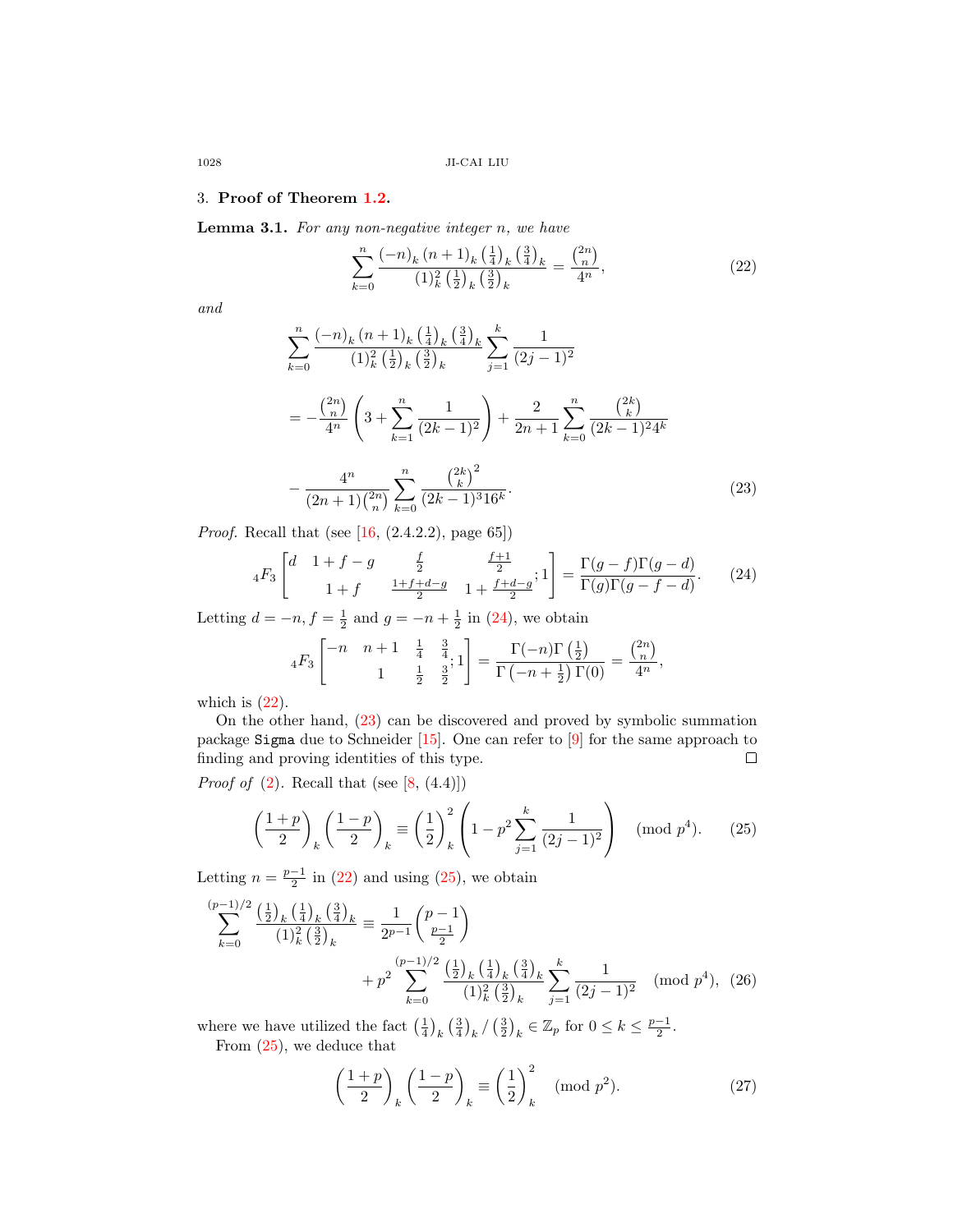Letting  $n = \frac{p-1}{2}$  in [\(23\)](#page-5-2) and using [\(27\)](#page-5-4) gives

<span id="page-6-0"></span>
$$
\sum_{k=0}^{(p-1)/2} \frac{\left(\frac{1}{2}\right)_k \left(\frac{1}{4}\right)_k \left(\frac{3}{4}\right)_k}{(1)_k^2 \left(\frac{3}{2}\right)_k} \sum_{j=1}^k \frac{1}{(2j-1)^2}
$$
\n
$$
\equiv -\frac{1}{2^{p-1}} \binom{p-1}{\frac{p-1}{2}} \left(3 + \sum_{k=1}^{(p-1)/2} \frac{1}{(2k-1)^2}\right) + \frac{2}{p} \sum_{k=0}^{(p-1)/2} \frac{\binom{2k}{k}}{(2k-1)^2 4^k}
$$
\n
$$
-\frac{2^{p-1}}{p\binom{p-1}{\frac{p-1}{2}}}\sum_{k=0}^{(p-1)/2} \frac{\binom{2k}{k}^2}{(2k-1)^3 16^k} \pmod{p^2}.
$$
\n(28)

Substituting [\(28\)](#page-6-0) into [\(26\)](#page-5-5) yields

$$
\sum_{k=0}^{(p-1)/2} \frac{\left(\frac{1}{2}\right)_k \left(\frac{1}{4}\right)_k \left(\frac{3}{4}\right)_k}{\left(1\right)_k^2 \left(\frac{3}{2}\right)_k} \equiv \frac{1}{2^{p-1}} {p-1 \choose \frac{p-1}{2}} - \frac{p^2}{2^{p-1}} {p-1 \choose \frac{p-1}{2}} \left(3 + \sum_{k=1}^{(p-1)/2} \frac{1}{(2k-1)^2}\right) + 2p \sum_{k=0}^{(p-1)/2} \frac{\binom{2k}{k}}{(2k-1)^2 4^k} - \frac{2^{p-1}p}{\binom{p-1}{\frac{p-1}{2}}} \sum_{k=0}^{(p-1)/2} \frac{\binom{2k}{k}^2}{(2k-1)^3 16^k} \pmod{p^4}.
$$
 (29)

Furthermore, by  $(17)$ ,  $(19)$  and  $(20)$  we have

<span id="page-6-3"></span>
$$
\begin{pmatrix} p-1 \ \frac{p-1}{2} \end{pmatrix} \equiv (-1)^{\frac{p-1}{2}} \left( 1 - pH_{\frac{p-1}{2}} + \frac{p^2}{2} \left( H_{\frac{p-1}{2}}^2 - H_{\frac{p-1}{2}}^{(2)} \right) \right)
$$

$$
\equiv (-1)^{\frac{p-1}{2}} \left( 1 + 2pq_p(2) + p^2q_p(2)^2 \right) \pmod{p^3}.
$$
 (30)

By  $(20)$  and the Wolstenholme's theorem  $[6, \text{page 114}]$ , we have

<span id="page-6-1"></span>
$$
\sum_{k=1}^{(p-1)/2} \frac{1}{(2k-1)^2} = H_{p-1}^{(2)} - \frac{1}{4} H_{\frac{p-1}{2}}^{(2)} \equiv 0 \pmod{p}.
$$
 (31)

Setting  $2^{p-1} = a$  and  $q_p(2) = (a-1)/p$ , and then substituting [\(3\)](#page-1-4), [\(4\)](#page-1-5), [\(30\)](#page-6-1) and  $(31)$  into  $(29)$ , we arrive at

$$
\sum_{k=0}^{(p-1)/2} \frac{\left(\frac{1}{2}\right)_k \left(\frac{1}{4}\right)_k \left(\frac{3}{4}\right)_k}{(1)_k^2 \left(\frac{3}{2}\right)_k} \equiv (-1)^{\frac{p-1}{2}} \left(\frac{a^3 - 2a^2 + 4a - 2}{2a - 1} + \frac{3(a - 1)^2 p^2}{a(2a - 1)}\right)
$$
  
=  $(-1)^{\frac{p-1}{2}} \left(a - (a - 1)^2 + \frac{3(a - 1)^3}{2a - 1} + \frac{3(a - 1)^2 p^2}{a(2a - 1)}\right) \pmod{p^3}.$ 

By the Fermat's little theorem, we have  $a - 1 \equiv 0 \pmod{p}$ , and so

$$
\sum_{k=0}^{(p-1)/2} \frac{\left(\frac{1}{2}\right)_k \left(\frac{1}{4}\right)_k \left(\frac{3}{4}\right)_k}{(1)_k^2 \left(\frac{3}{2}\right)_k} \equiv (-1)^{\frac{p-1}{2}} \left(a - (a-1)^2\right) \pmod{p^3}.
$$
 (32)

Note that

$$
\frac{\left(\frac{1}{4}\right)_k \left(\frac{3}{4}\right)_k}{(1)_k^2} = \frac{\binom{4k}{2k} \binom{2k}{k}}{64^k},\tag{33}
$$

$$
\frac{\left(\frac{1}{2}\right)_k}{\left(\frac{3}{2}\right)_k} = \frac{1}{2k+1}.\tag{34}
$$

<span id="page-6-5"></span><span id="page-6-4"></span><span id="page-6-2"></span> $\Box$ 

Then the proof of  $(2)$  follows from  $(32)$ – $(34)$ .